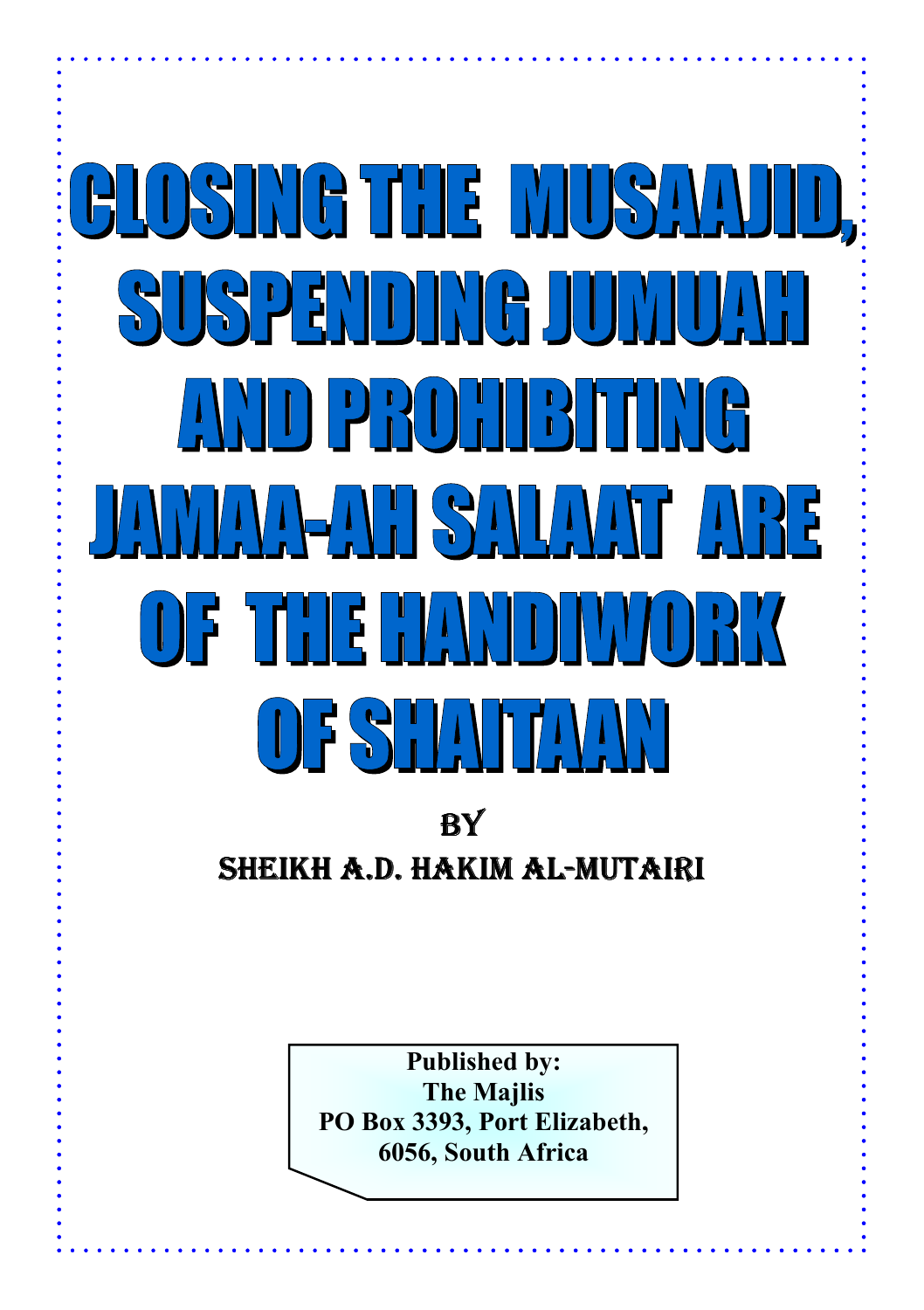*"They have (blatantly) opposed the Nass (Quraan and Hadith) and Ijmaa (consensus of the Ummat) and have innovated an evil practice in Islam. The sin of this innovation – the sin of the innovators and the sin of all those who follow this practice until the day of Qiyaamah will be borne by them (the innovators). They have opened the door to whoever wishes to close down the Masaajid. They have brazenly made the Masaajid defunct and proscribed the categorical Fardh acts merely on the basis of the specious argument of closing the door (for some future fitnah) by claiming the fear for contracting the disease."* 

## *(Shaikh Al-Mutairi)*

*"Thus, citing the Ahaadith of performing Salaat in the residences which is an anomaly to (bolster the case of) closing every Musjid in the entire Arab world - (with the) suspension of the Jumua'h and Jamaa'ah, with the closure going on for two months, even in the towns, cities and countries wherein the plague is non- existent, is from the handiwork of Shaitaan and his gang and the fitnah of Dajjaal and his followers even though they may be dressed in the garb of the people of Islam and they may display the features of Islamic knowledge and Imaan." (Shaikh Al-Mutairi)*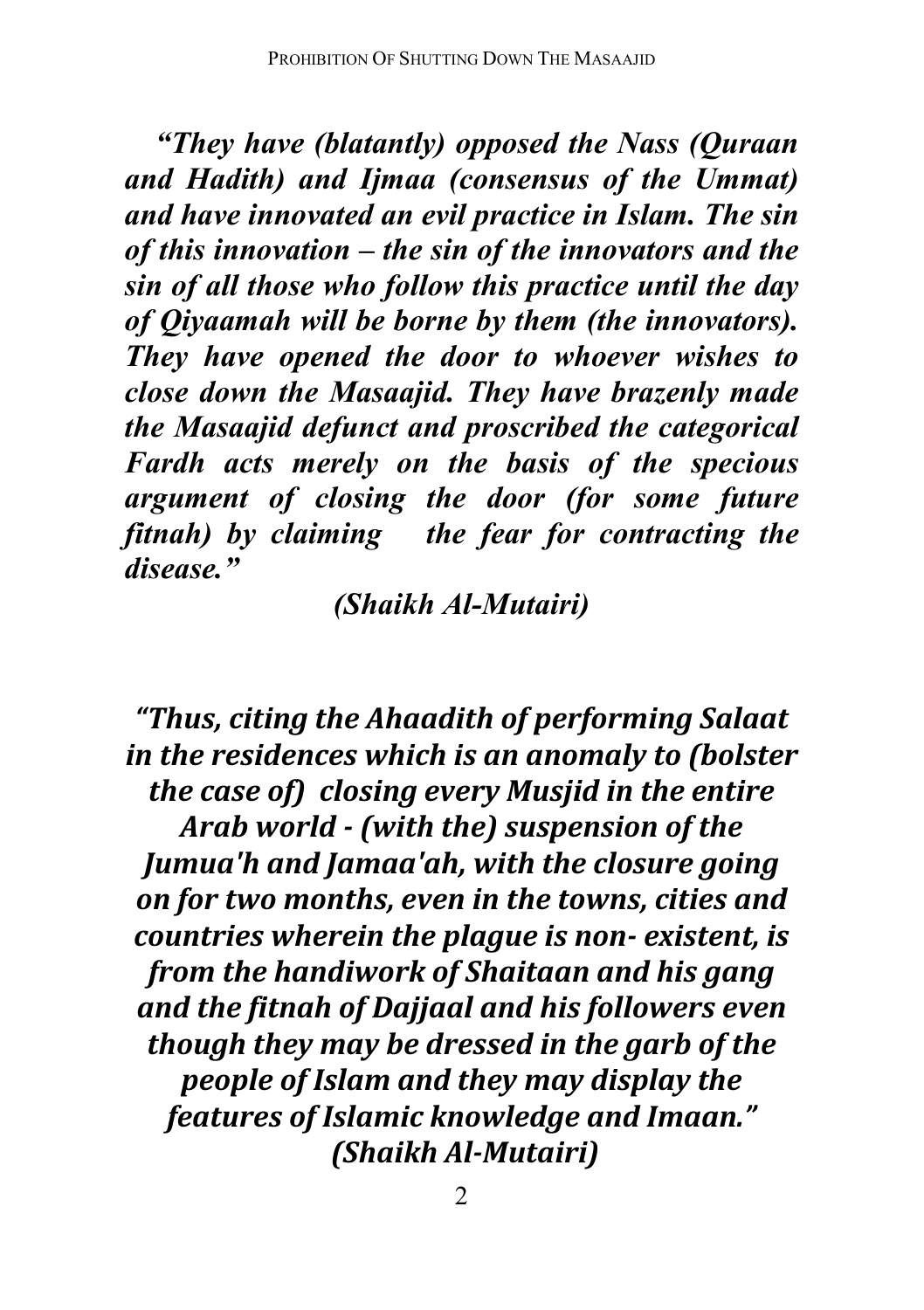## **THE PROHIBITION OF SHUTTING DOWN THE MASAAJID**

By Shaikh A.D. Hakim Al-Mutairi

19 Rajab 1441 AH March 14, 2020

**Question:** Assalamu Alaikum warahmatullahi

wabarakaatuh

*Our Honorable Shaikh,* 

*With regards to your comments related to the fatwa which prohibits the (observance of) the five (daily) Salaats in the Masaajid in order to prevent the spread of the virus, is it not so that there is some scope of validity in their fatwa? i.e. (the principle of) warding off a greater evil (by committing the lesser of the two evils). Especially considering the fact that a person may unknowingly be a carrier of the virus in its inception stages and he then performs Salaat with the general (Muslim) public which could be a cause for the transmission of the virus.* 

**Answer:** Wa alaikumus salaam warahmatullahi wabarakaatuh

May Allah grant you a long life.

The invalidity of the fatwa to close the Masaajid and to prevent Salaat out of fear of contracting the virus is not blurred and indiscernible to those who have recognised the reality of Islam, Imaan and Tauheed.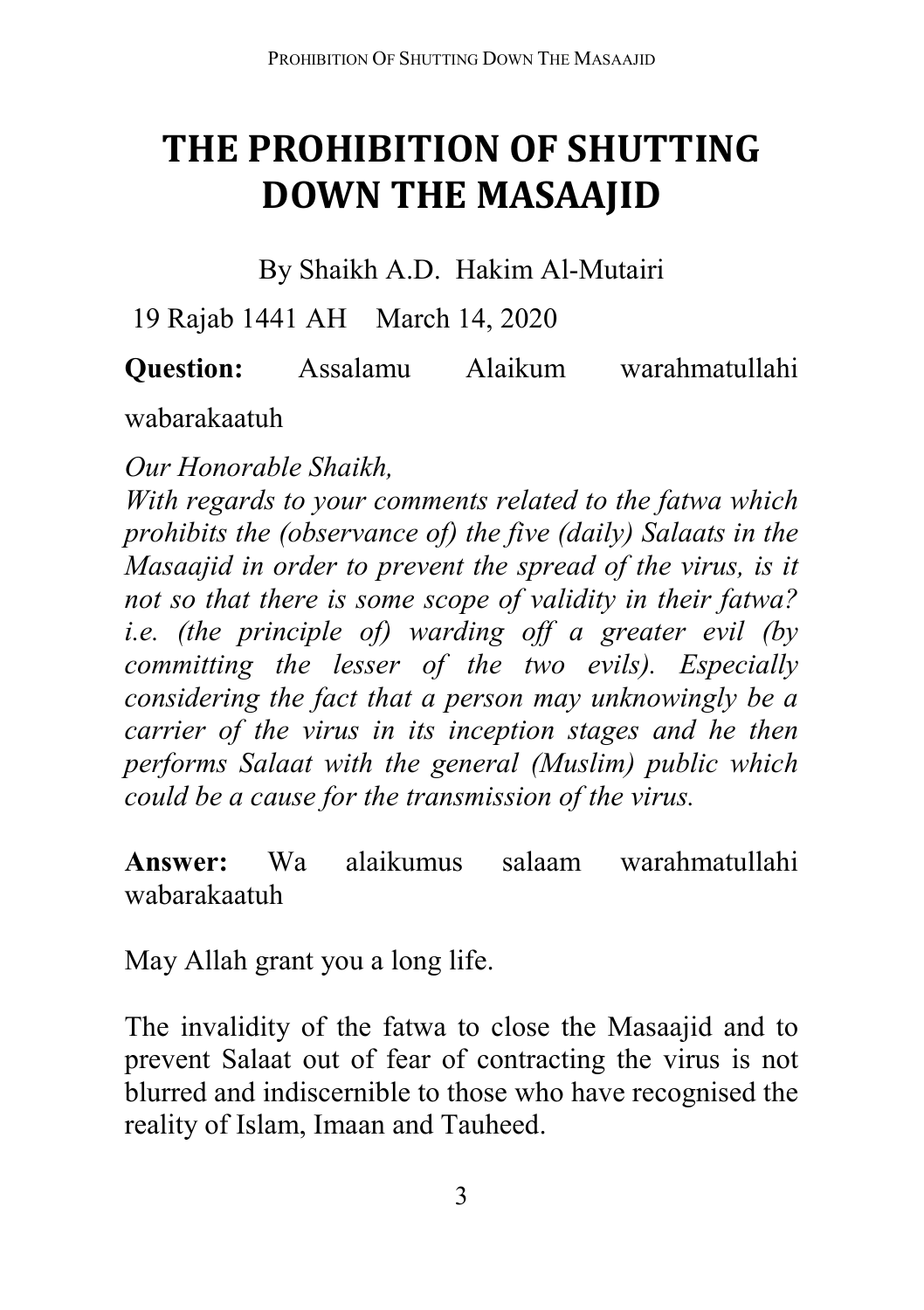Leave alone those who are conversant with the auxiliary issues (of Islam, Imaan and Tauheed), this fatwa is not even befitting of those who are only conversant of the primary and fundamental issues (of Islam, Imaan and Tauheed). That fatwa is merely one of the (negative) effects of the rebellious, materialistic, secular Western culture which has transformed man into a profit generating commodity over which, in the name of socialism, it's destruction and the material loss which will be borne by the state is feared; or, in the name of freedom and liberation, this Western culture has transformed man into a god which is to be worshipped instead of Allah to the extent that this worldly life of prosperity is more important to them than to the prosperity of man's Deen, Imaan and Aakhirat as espoused by Islam which has legislated Jihaad and fighting in the path of Allah and spending our lives and wealth in order for the Ahkaam (laws) of Islam to prevail.(Allah Ta'ala says):

 "*And fight them (the disbelievers) until there no longer remains fitnah (shirk and disbelief) and worship is only done for Allah."*

*"And who is more oppressive than those who proscribe the name of Allah from being mentioned in the Masaajid?"* 

The Fuqaha have unanimously agreed that the protection of Deen is foremost and the most essential of the five essentials which precede the protection of life. Hence, establishing the laws of Islam is a fundamental of Deen even though it (may entail and) leads to loss of lives.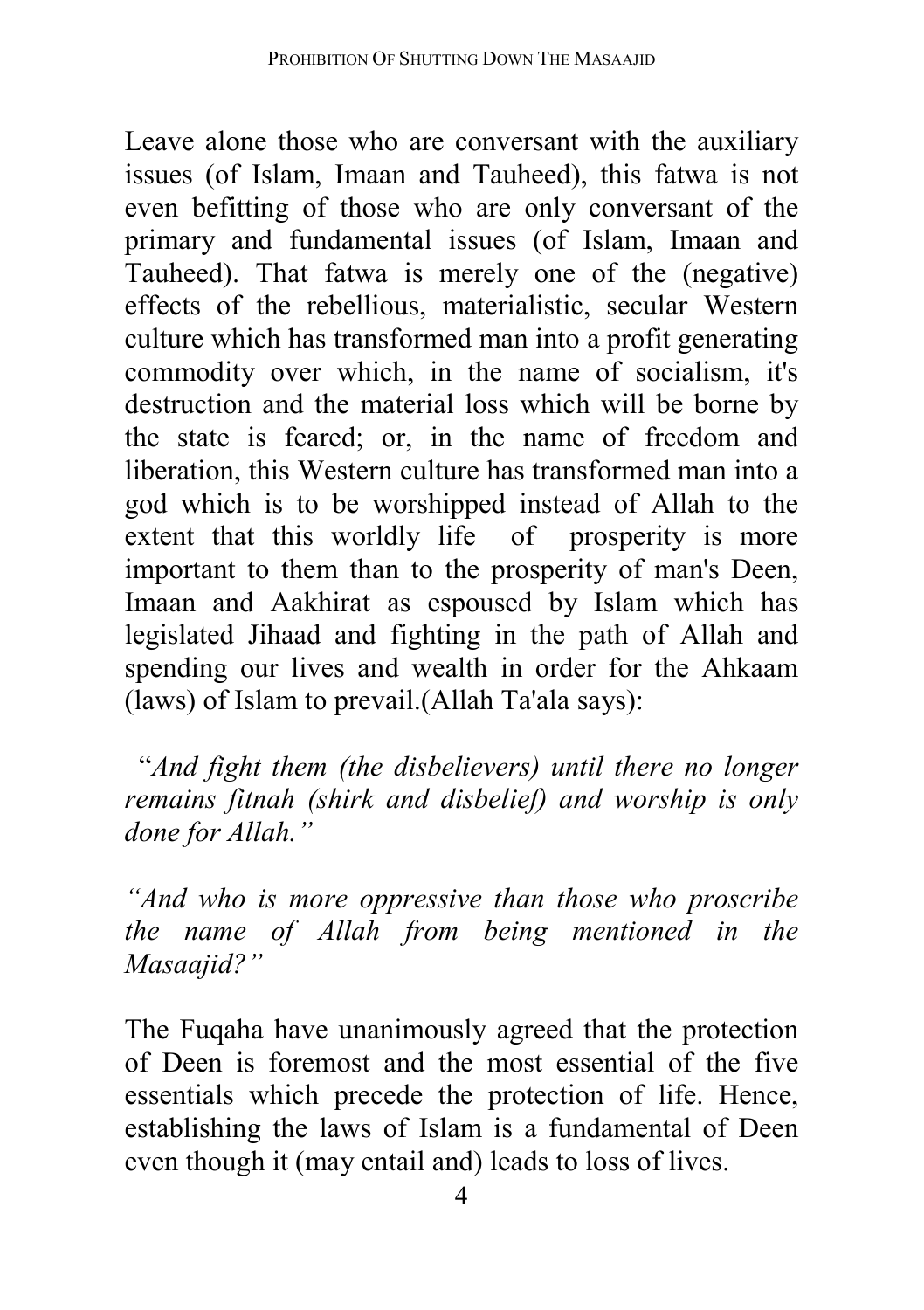The protection of Deen takes first priority over protection of lives, and from the ways and means of protecting the Deen, is the establishment of the Zikr of Allah in His Masaajid and enlivening the Masaajid with the five (daily) Salaats, Jumuah and Jamaa'ah (congregational Salaats), regardless of whether Jamaat is Fard-e-Ayn or Fard-e-Kifaayah.

Ibn Taymiyyah has mentioned in *Majmooul Fataawa*  (31/255): *"It is not permissible to lock the Masaajid thereby preventing from the purposes for which it was erected."*

Al Aini has mentioned in *Al Binaayah Sharhul Hidaayah Lil Marghinaani Fi Fiqhil Hanafiyyah:* "*It is abominable for the door of the Musjid to be locked since it is tantamount to preventing (people) from Salaat, i.e. since locking (the Musiid) is tantamount to preventing (people). it is abominable. This is based on the Words of Allah Ta'ala: 'And who is more oppressive than the one who proscribes the Name of Allah from being remembered in the Masaajid?'* 

In the year 1316, the Ulama of Egypt were asked about disallowing people (going for) Hajj from Egypt on account of an epidemic in Hijaaz (Saudi Arabia). They unanimously passed the verdict that it is impermissible to proscribe (people from fulfilling) the obligation of Hajj.

The cabinet met for a special meeting to discuss this issue of proscribing Hajj which the Marine Health Ministry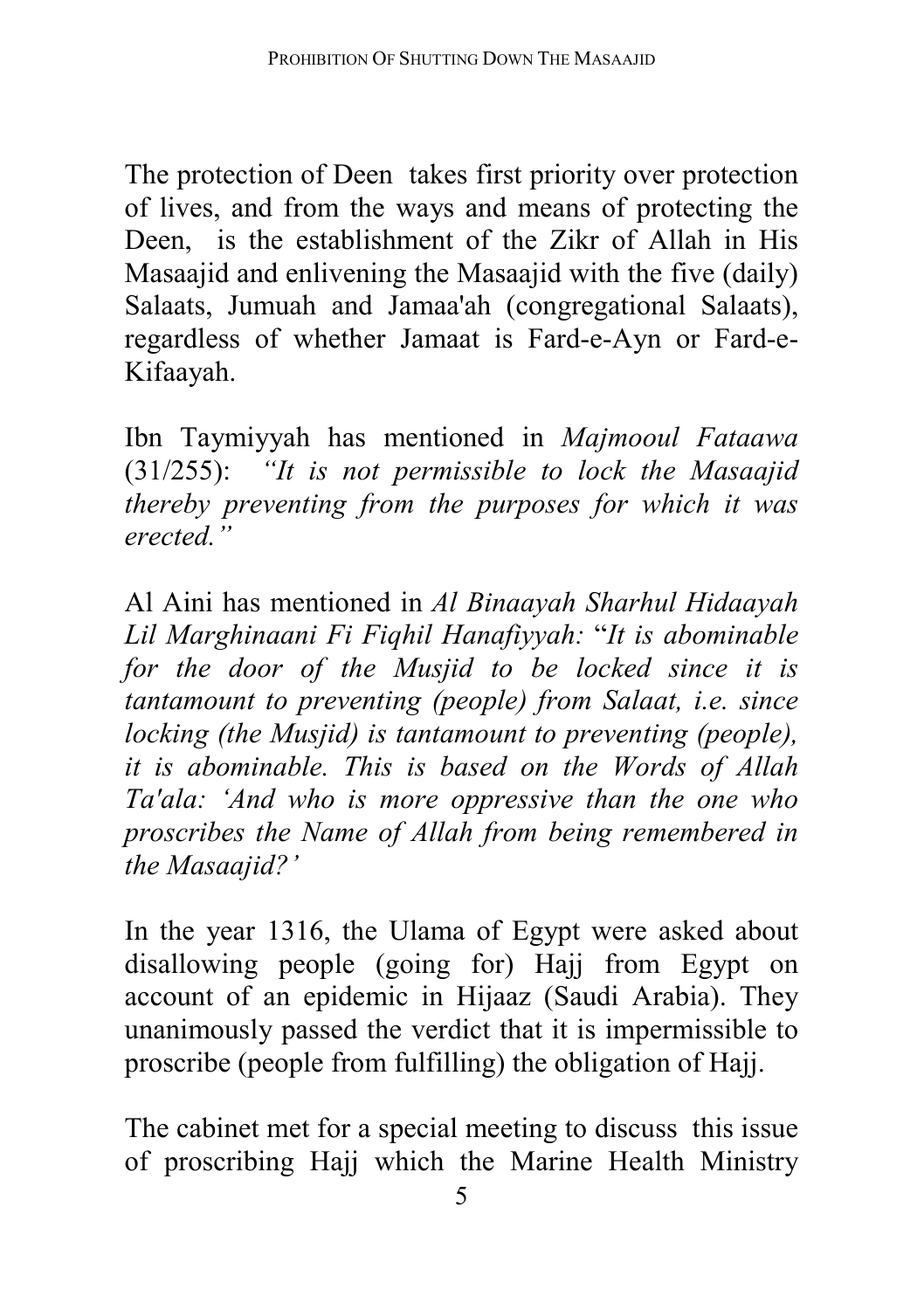deemed imperative in order to prevent the spread of the epidemic from Hijaaz to Egypt. However, since proscribing (people from performing) Hajj entails prohibiting Muslims from a primary, Deeni fundamental, it was not appropriate for the cabinet to ratify anything until the Ulama are consulted.

For this reason, the secretary invited the Eminent Chief Qaadhi (Judge) of Egypt and his associates, the Honourable Shaikh of Al Azhar, the Chief Mufti of Egypt, the Mufti of Al Haqqaaniyyah, Shaikh Abdur Rahmaan An Nawaawi and the ex- Chairman of the Council Al Alami.

They participated in the meeting and engaged in discussions with the cabinet. After the meeting was terminated, the Ulama gathered and unanimously agreed that the following fatwa should be written and sent to the cabinet. The fatwa is (hereunder reproduced) verbatim:

"All praise is due to Allah alone.

... Not one of the Aimmah (Fuqaha) has mentioned that the *non-existence* of a widespread virus/ disease in Hijaaz is a precondition for the obligation of performing Hajj. Hence, the existence of any virus/ disease in Hijaaz does not counteract the obligation of performing Hajj on one who has the ability (to perform Hajj). Based on this, despite the prevalence of this disease/ virus, it is not permissible to prohibit those who intend leaving for Hajj when they have the means and ability to do so.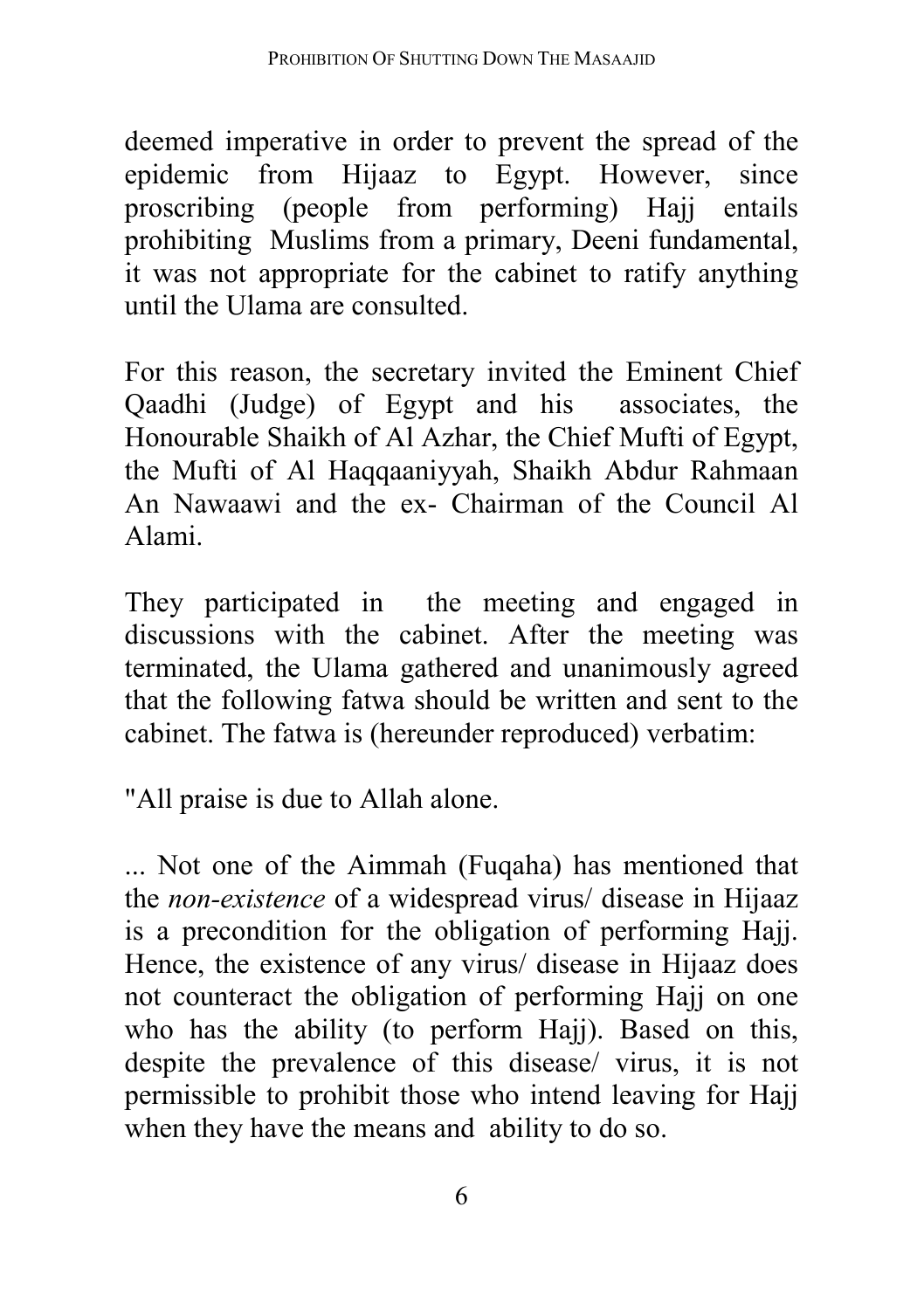As for the prohibition mentioned in the Ahaadith of entering a place which is afflicted by a plague, it's context/ applicability is where a stronger (Shar'i objective), like the performance of a Fardh act, does not oppose it. This is what is understood from the explanations of our Ulama.

Furthermore, the prohibition (in the Hadith) is conditional based on the belief of the person who intends to enter or leave (the plague stricken area) as is explained in *Tanweerul Absaar,* the text of *Ad Durrul Mukhtaar* as follows:

*'When he leaves a city which is afflicted by a ta'oon, i.e. an epidemic, if he believes that everything occurs through the decree of Allah Ta'ala, then there is no problem for him to leave and enter (that plague stricken city). However, if it is his belief that if he leaves, he will be saved, and if he enters, he will be afflicted with the plague, then it is Makrooh (Tahreemi-Prohibited) for him to enter/ leave. Hence, he will not (be permitted to) enter or leave'.* 

*The commentator As Sindi has corroborated it (the explanation given above). And Allah knows best." 2 Zul Qa'dah 1316"* 

The materialistic (atheistic), Western mindset has missed the point as to how to deal with the Corona virus by restricting the issue to only corporeal medical treatment such as precautionary measures, preventative measures and medical treatment. This Western mindset has isolated and cut off the link (between the Corona virus on the one hand) and the realm of unseen and the spiritual treatment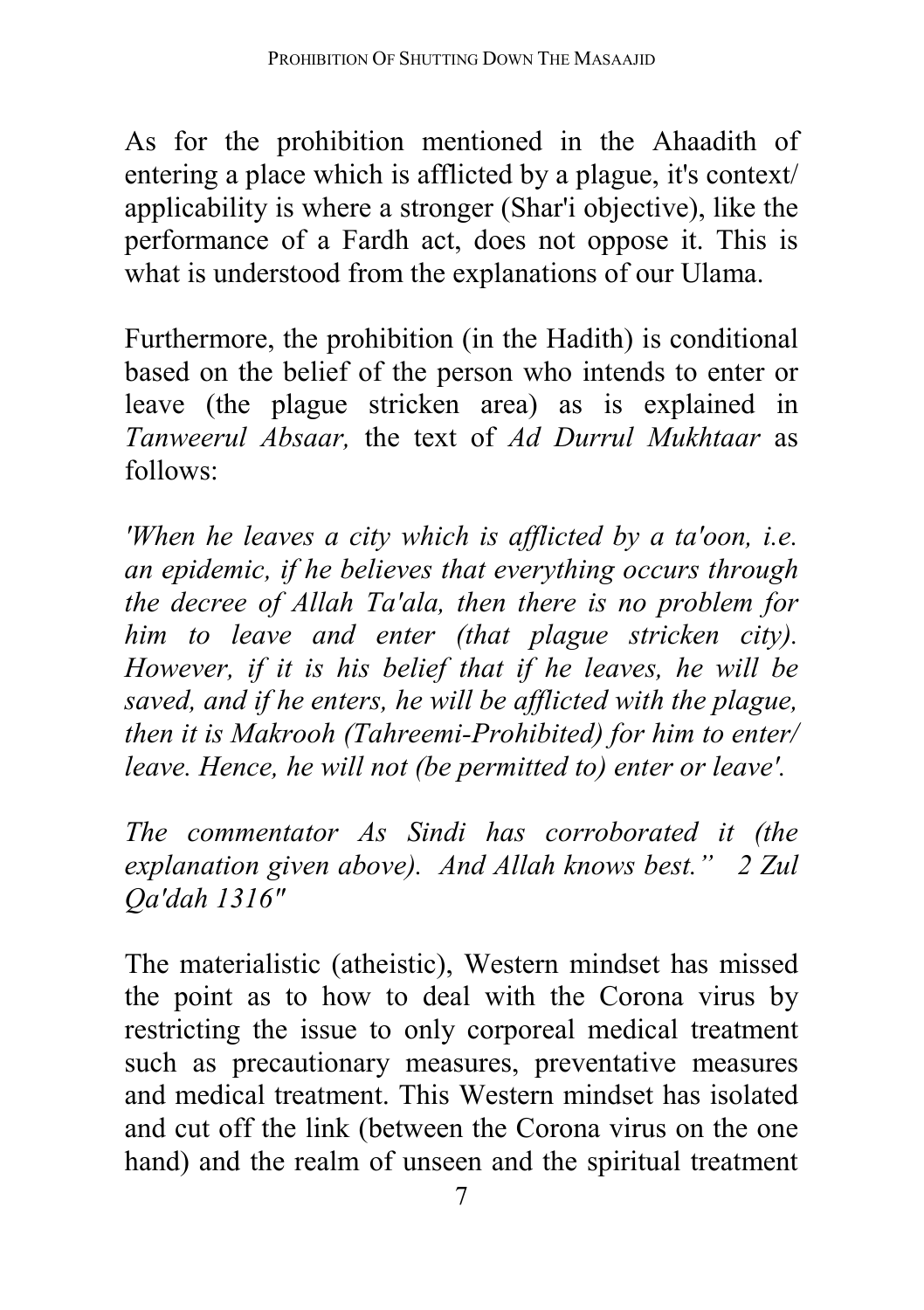which prescribes repentance to Allah, turning to Him (to ease and remove this virus), supplicating to Him alone, placing our trust in Him, preserving and exercising patience in the face of His test, being pleased with His decree and keeping His greatness in mind. This is the reality of Islam (submitting to Allah) and Imaan (believing) in Allah.

Citing the issue of warding off a *mafsadah* (evil/calamity the virus) and preventing the spread (of the virus) as proof for shutting down the Masaajid and to prohibit the performance of Faraaidh (Fardh acts such as Salaat, Hajj, etc.), is a form of the secular, materialistic outlook which is cloaked (in the form of) a Deeni Fatwa. *(While in reality it is a massive shaitaani deception. – The Majlis)*

The occurrence of a plague is not a new development which requires (Ulama to exercise) ijtihaad and (issue) a new fatwa. Plagues and epidemics were prevalent in the era of Nabi (sallallahu alayhi wasallaam) and he had explained the laws related to it in detail. Never did he permit the Masaajid to be locked down and Salaat in the Masaajid to be abandoned. Rather, he prohibited people from entering and leaving a plague stricken area and (enjoined), e.g. an infected (camel) should not mingle with a healthy (camel).

*(In fact this statement of the Honourable Shaikh is not confirmed by any Nass. Right up until the moment of the departure of Hadhrat Umar (Radhiyallahu anhu) from Shaam on the occasion of the Plague of Amwaas, even the Sahaabah were not aware that entry into a plaguestricken locality was proscribed by Rasulullah –Sallallahu*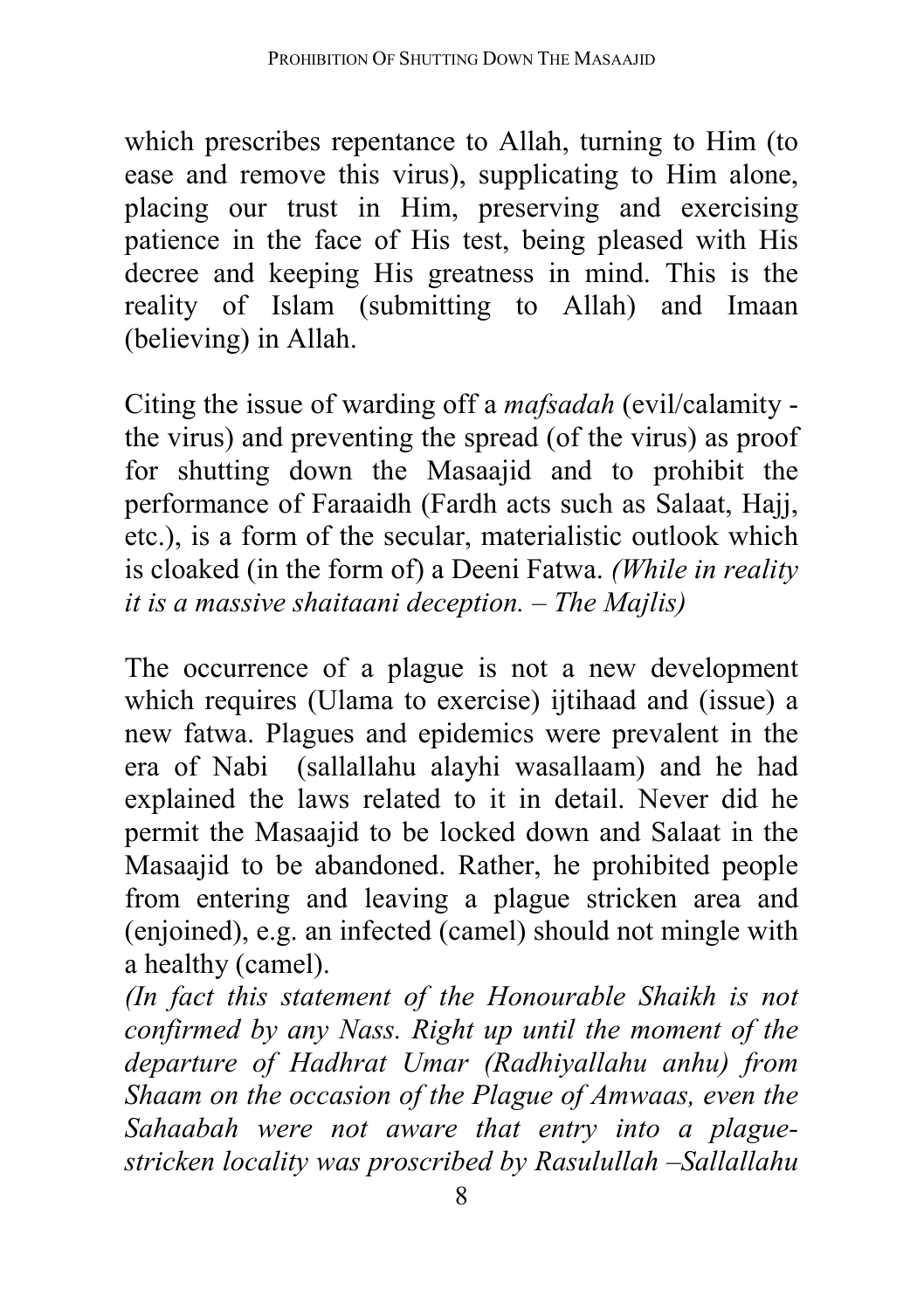*alayhi wasallam. This fact came to light by the extremely belated narration of Hadhrat Abdur Rahmaan Bin Auf – Radhiyallahu anhu, and it was on this basis that Hadhrat Umar –Radhiyallahu anhu – had decided not to enter although later Hadhrat Umar –Radhiyallahu anhu- had expressed regret and recited Istighfaar for not having entered. Therefore, the analogy of the camel should be confined to camels, and this was on account of the corrupt embedded belief of contagion in which the people believed. Insaan is not a camel or a donkey.-The Majlis)* 

However, he had totally and absolutely negated the occurrence of contagion (with such emphasis which preclude scope for ambiguity) and which substantiates (the non-existence of contagion) with an (easily comprehensibly) self-evident daleel (proof). Thus, Nabi sallallahu alayhi wasallaam said: *"There is no contagion"*, and he added (in negation of contagion): *"Who transmitted the disease to the first (camel)?"*. And he further said: *"Nothing transmits the disease to something else".* (In response), a Bedioun queried: *"(You get) a camel infected by mangy (amongst other healthy camels) and then all the camels (become infected) with mangy".* Rasulullaah sallallahu alayhi wasallaam replied (in negation): *"So who infected the first (camel)? There is no contagion and no ill omen in the month of Safar. Allah has created every soul and has (already) ordained it's lifespan, it's sustenance and the calamities it will face".* 

When Ibn Umar (radiallahu anhu) had purchased an infected camel and it was feared that it will infect (the other camels), he said: *"We are pleased with the*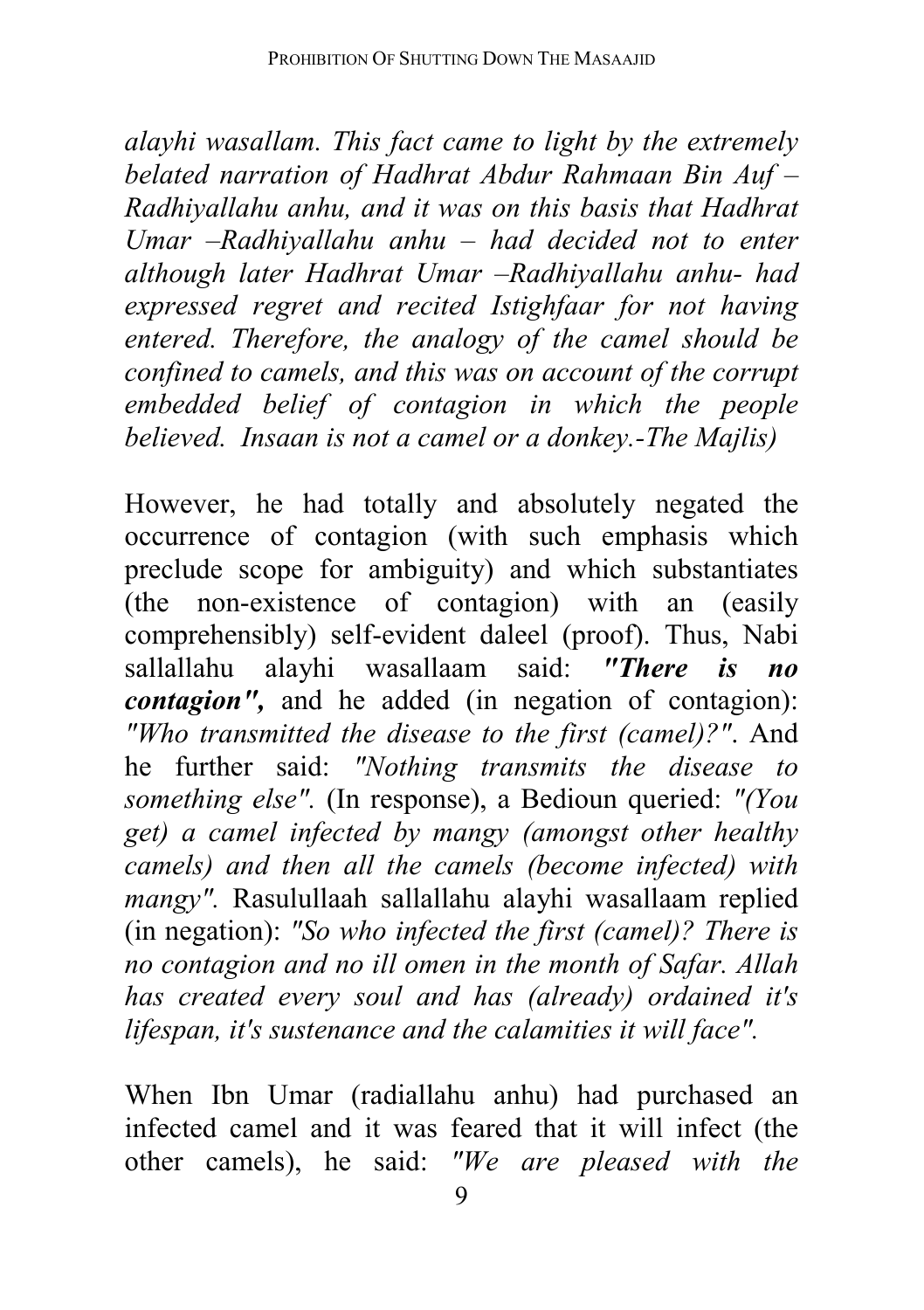*proclamation of Rasulullaah (sallallahu alayhi wasallaam): "There is no contagion". (Saheehul Bukhaari)* 

*(This indicates that it is not valid to infer contagion from the Hadith of a sick camel – The Majlis)* 

The Hadith: *"There is no contagion"*, has been transmitted copiously from more than 10 Sahaabah radiallahu anhum: Abu Huraira, Ibn Umar, Jaabir, Anas (in Saheehain), Ibn Abbaas (in Saheeh Ibn Hibbaan), Sa'd Bin Abi Waqqaas (in Musnad Ahmed and As Saheehah Lidhiyaa Al Maqdisi), Abdullah Bin Amr Bin Al Aas, Ibn Masood (in Tirmizi and Musnad Ahmed with good chains of narration), As Saaib Bin Yazeed, Abu Umaamah, Umair Bin Sa'd (in Mu'jamut Tabraani) and Abu Saeed Al Khudri (in Tahaawi).

Haafiz Ibn Hajar has mentioned in Al Fath (10/ 160): The Hadith: *"There is no contagion",* has been corrobated by chains of transmission from besides Abu Hurairah (radiallahu anhu). The Hadith is transmitted authentically from Aisha, Ibn Umar, Sa'd Bin Abi Waqqaas, Jaabir and others (radiallahu anhum).

Nabi sallallahu alayhi wasallaam has negated contagion and has commanded (the adoption of) health protection at the time of the occurrence of a plague. *(While there is no proscription for the adoption of health measures (not kuffaar and satanic protocols), the command mentioned by the Honourable Shaikh is questionable-The Majlis).* Hence, those who pass verdicts for the Masaajid to be locked and prohibiting healthy persons *(and even sick*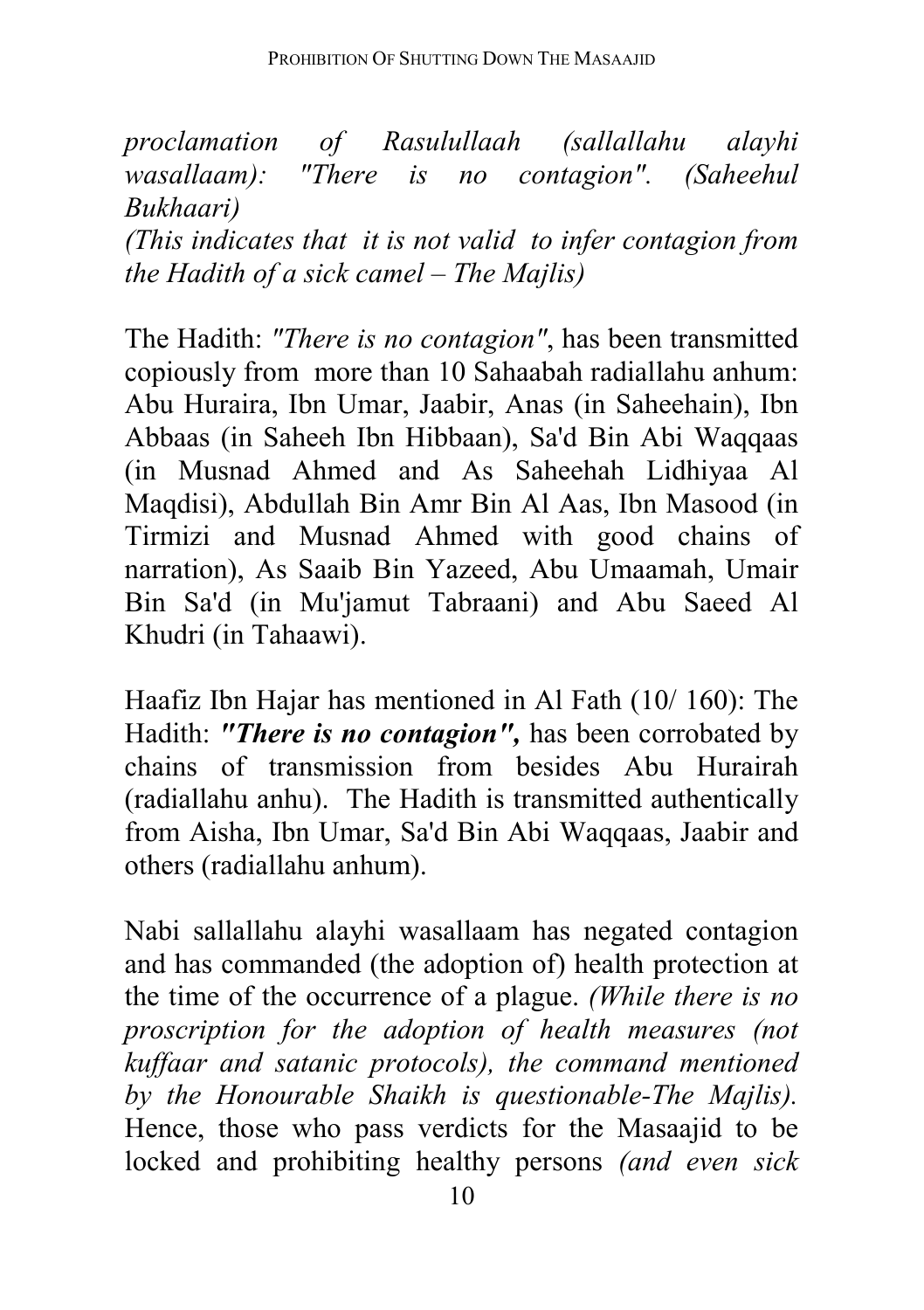*persons –The Majlis)* from the five (daily) Salaats, Jumuah and Jamaa'ah (congregational Salaats) in the Masaajid, they have defied Allah and His Rasool and have validated what Nabi sallallahu alayhi wasallaam has (explicitly) negated. They have used this (pronouncement of the Hadith) as a means to contradict his Shariat (which dictates that the Masaajid should remain open).

They have (blatantly) opposed the Nass (Quraan and Hadith) and Ijmaa (consensus of the Ummat) and have innovated an evil practice in Islam. The sin of this innovation – the sin of the innovators and the sin of all those who follow this practice until the day of Qiyaamah will be borne by them (the innovators). They have opened the door to whoever wishes to close down the Masaajid. They have brazenly made the Masaajid defunct and proscribed the categorical Fardh acts merely on the basis of the specious argument of closing the door (for some future fitnah) by claiming the fear for contracting the disease.

The causes of fear are many such as wars, civil unrest, (etc.). (Hence, when there are many causes of fear), (adopting the pretext of fear to close the Masaajid) will make the Masaajid vulnerable to state interference. The authorities/ government will close it whenever they wish on the pretext of the 'best interests' (of the people) whereas the factor - the existence of plagues and epidemics - which (in their understanding) called for brazenness like this (to close the Masaajid) was found in the era of Nabi sallallahu alayhi wasallaam.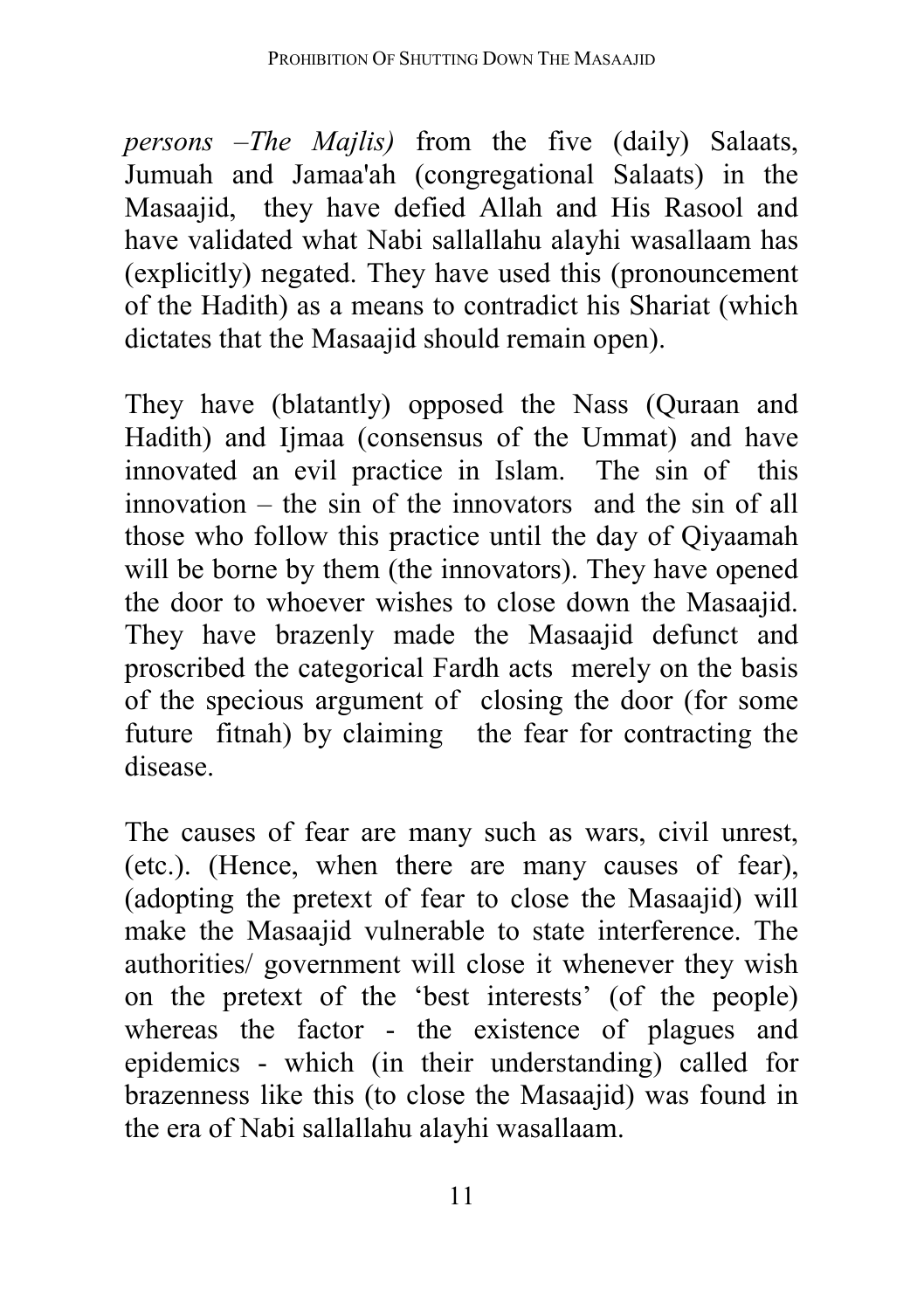There was a plague in Madinah which would afflict every person who entered it for the first time but, (despite this), it is not narrated from Nabi sallallahu alayhi wasallaam that he had granted a concession for Jumua'h and Jamaa'ah to be suspended on account of that. Hence, the invalidity of clinging to this specious argument is a confirmed fact. Rather, the principle of closing the door (to foreseeable fitnah) demands that the government be prevented from being brazen in closing the Masaajid, suspending Jumuah, Jamaa'ah and the five (daily) Salaats and from interfering in these aspects in this manner since it (actually entails) opening a wide door of evil. Instead of interfering and meddling in the Masaajid and Salaat, it is possible for the government to prevent people from leaving their homes (but, it is not possible for them to) close the Masaajid and prevent the five (daily) Salaats in the Masaajid. This is not in the interests of the Masaajid. The trusteeship of the country over the Masaajid is a trusteeship of custody and administration, not authority to prevent (from Salaat), to close and to make (the Masaajid) inoperative!

*(We differ with the Honourable Shaikh regarding a government having Shar'i permission to prevent people from leaving their homes due to a plague. This view is not supported by any Hadith. Furthermore, such prevention is tantamount to rendering the Musaajid inoperative and desolate which is severely castigated and proscribed by the Qur'aan. Prohibiting people from leaving their homes to attend the Musjid is the same as preventing them from Salaat in the Musjid. This is haraam. Preventing them leaving their homes for any other lawful purpose is also*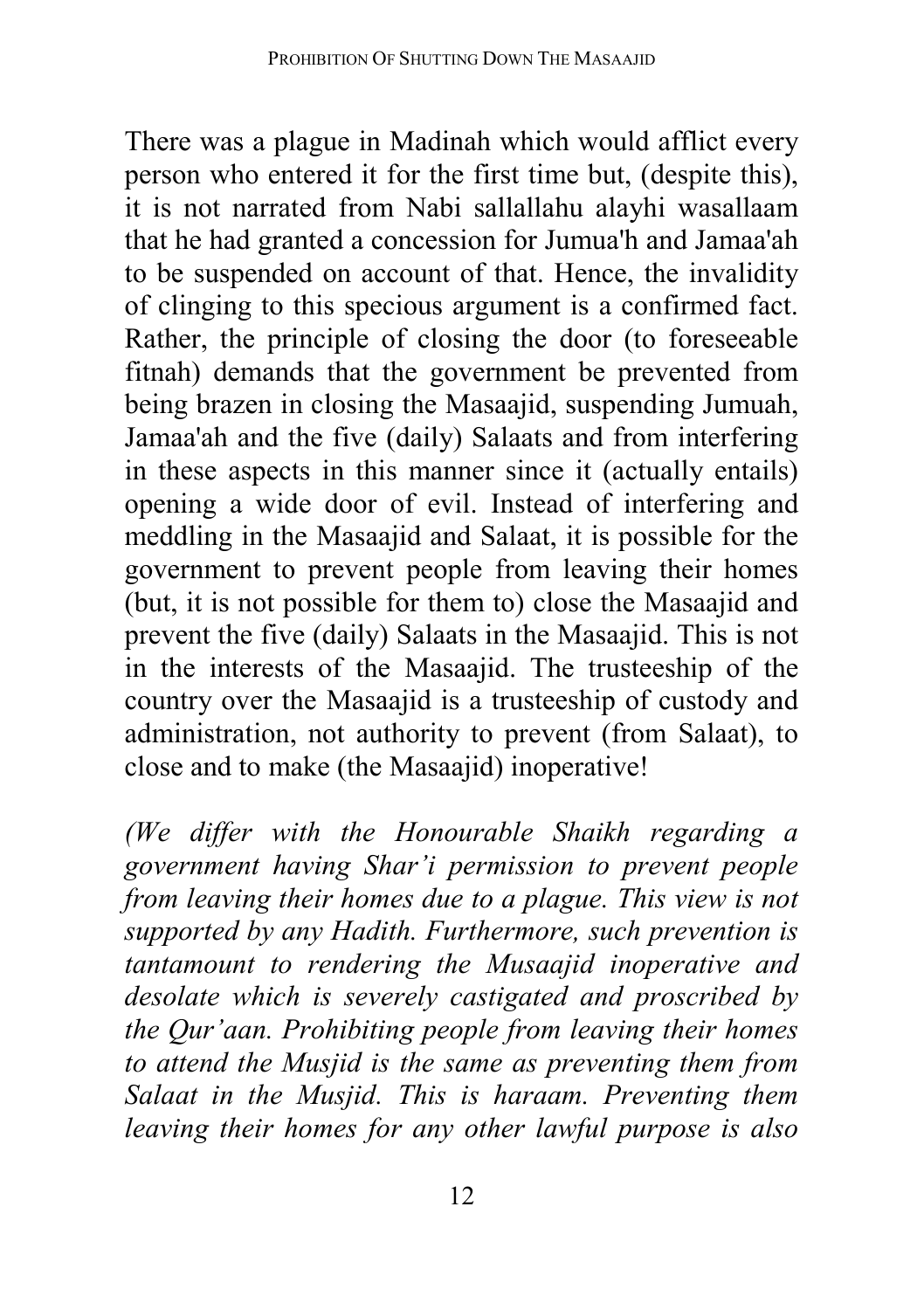*haraam. It is oppression which has no basis and no support in the Shariah – The Majlis).* 

The negation of contagion by Nabi (sallallahu alayhi wasallaam) and his citation as proof of a logical phenomenon - *"Then who had transmitted (the disease) to the first infected (camel)"* - is corroborated by the fact that diseases and viruses are in existence and, at times, by the decree of Allah, like how the disease surfaced in the first infected person, a person is exposed to it and contracts the virus on account of his body and immunity being unable to fight it and, at other times, he does not contract the virus on account of his strong immunity as is observed (by one and all). Hence, every person who comes into contact with an infected person does not contract the virus. The cause of (contracting) the virus is not contagion itself and merely coming into contact with an infected person. Rather, the cause is the weak immunity of the body which cannot fight it. Hence, keeping away (from infected persons) is a (form of) protection from the virus, not that contagion is the cause and sickness. *(This logic of the Honourable Shaikh is incongruous—The Majlis)* 

Nabi sallallahu alayhi wasallaam has said: *"Allah has not sent down any sickness except that there is a cure for it".* 

The plague was widespread (and intense) in Shaam (Syria) during the era of Umar (radhiyallahu anhu). It did not result in them suspending Jumuah and Jamaa'ah (congregational Salaats) or in them proscribing it's performance in the Masaajid. Likewise, (it did not result in them proscribing) Janaazah Salaat which is Fardh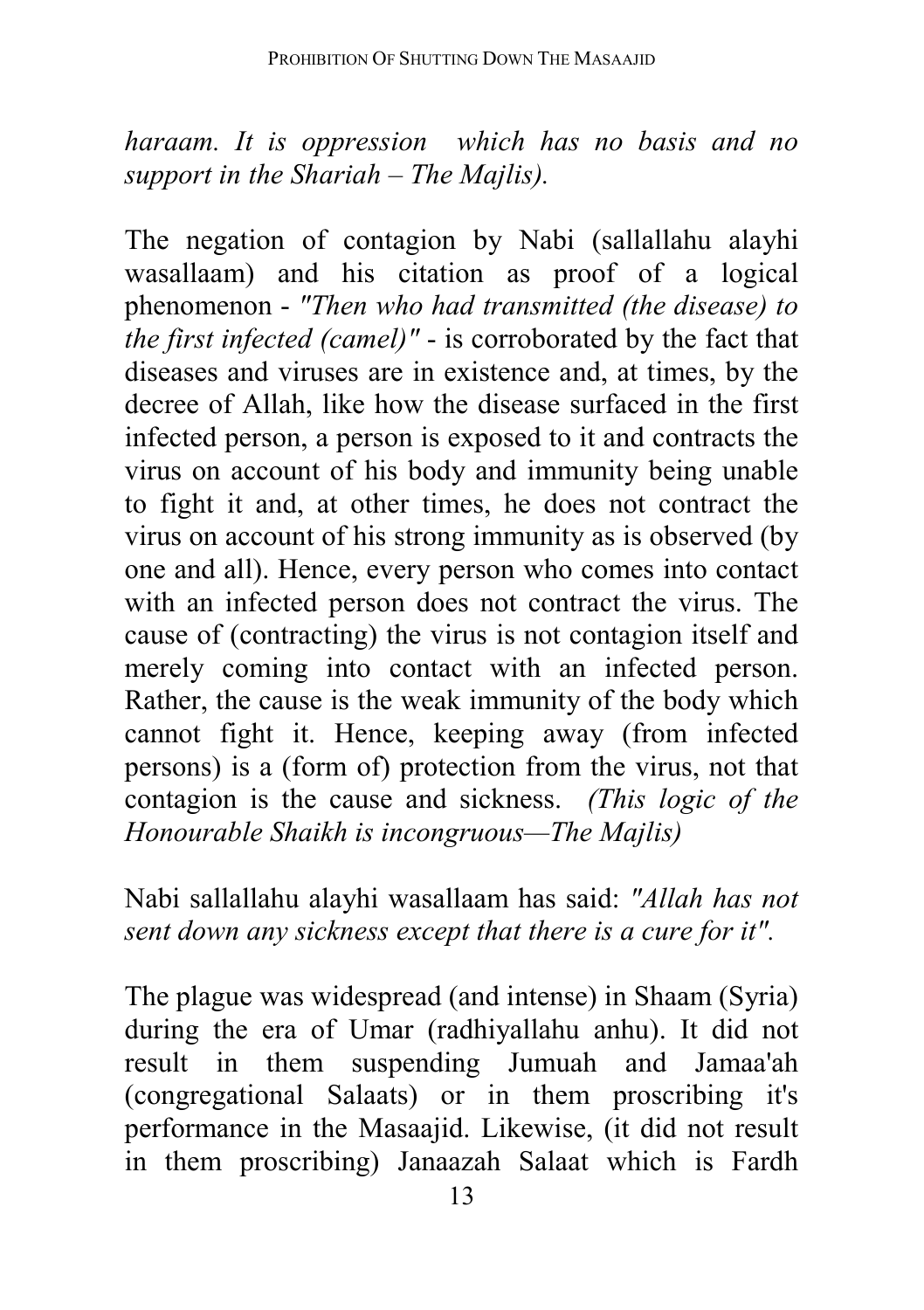Kifaayah as is (narrated) in Musannaf Ibn Abi Shaybah from Amr Bin Muhaajir that he said: *"I performed (Janaazah) Salaat with Waasilah Bin As Asqa radiallahu anhu over sixty deceased persons - men and women - who (had passed away) on account of the plague. He made four takbeers and one salaam".* 

This type of innovated proscription is unknown in the entire history of Muslims despite the fact that a plague is more dangerous in comparison to the Corona virus. Hence, death from the plague is certain as opposed to covid where the death rate does not exceed 2%. This (in itself - that the death rate is so low) negates the designation of it being a dangerous disease which necessitates the closure of the Masaajid and proscribing Jumuah and Jamaa'ah for the healthy *(and for even the sick who wish to attend –The Majlis)*. How can it ever be that millions of Muslims are prevented from their Masaajid and establishing the Faraaidh and the salient features of Deen on account of a mere hundred or two hundred infected persons whereas Salaat is the Pillar of Deen in Islam!

Those who have issued fatwas to close the Masaajid and suspend Jummuah and Jamaa'ah Salaat have no Nass (Quraan/ Hadith basis), no Qiyaas (valid principled analogical reasoning) and no fatwa of a credible Imaam (to back their fatwas). Rather, political motives have today rendered the Masaajid and Salaat insignificant and have excised these vital acts of ibaadat from the lives of Muslims to the extent that the Masaajid were closed prior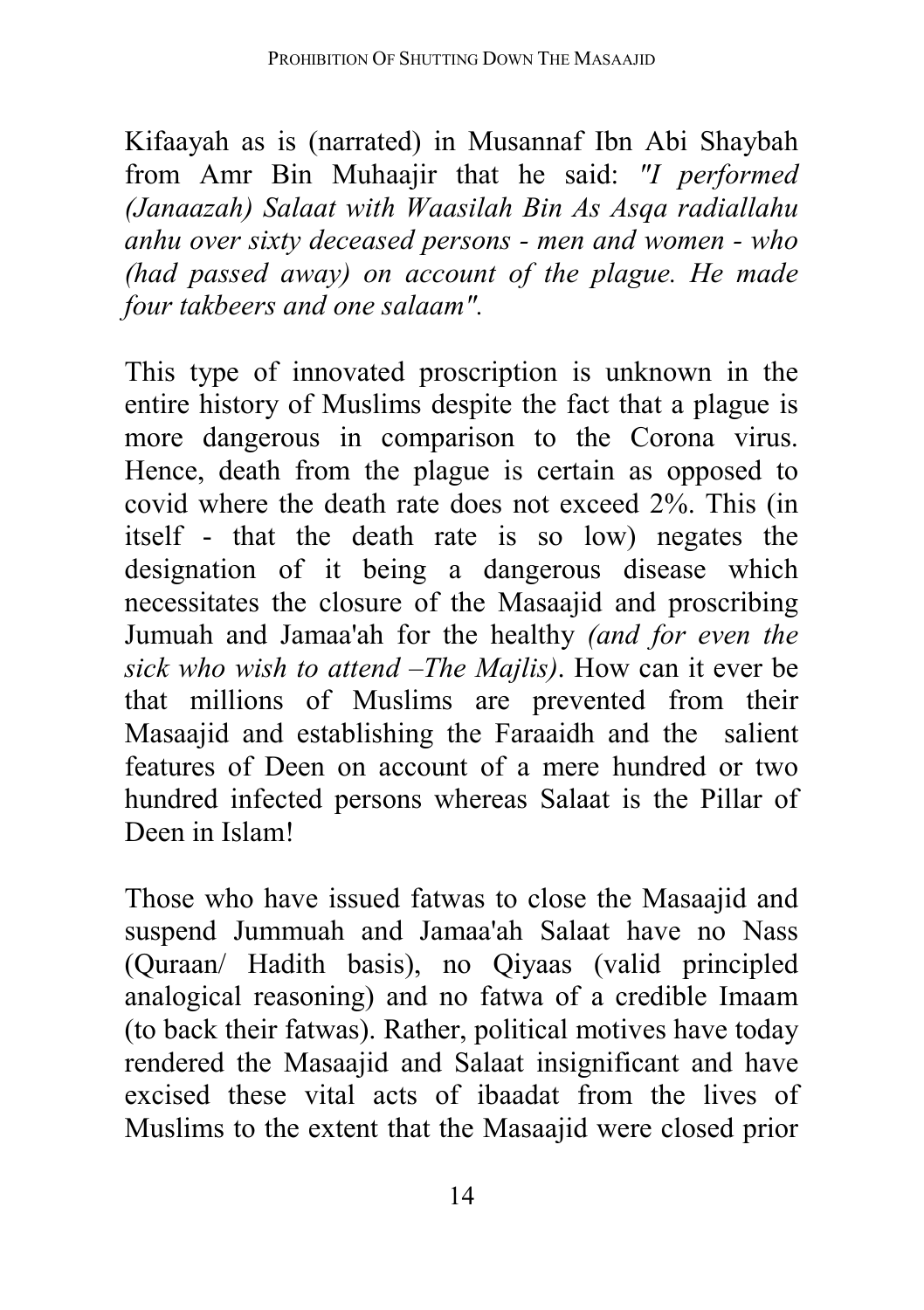to the closure of commercial markets *(in fact commercial institutions and markets remain open –The Majlis).* 

Their citation (as proof) of the Hadith: *"(Perform) Salaat at home"* at the time of intense cold and violent gale force winds (is incorrect) since the Hadith does not call for the closure of the Masaajid nor does it prohibit those who wish to act on the conventional norm.

The factor of fear (during storms) is a concession to abstain from the obligation of Jumuah and Jamaa'ah for the person alone who is afflicted with fear. It is not an excuse or a basis for closing the Masaajid and preventing those who have no fear from establishing Jamaa'ah Salaat.

Nabi sallallahu alayhi wasallaam had performed Salaat in his Musjid (Musjid un Nabawi) and had made sajdah in (a mixture of) water and sand on account of a heavy downpour as is narrated in Bukhaari and Muslim. There is not a single narration mentioning that he and those who lived in the vicinity of the Musjid ever performed Salaat in their homes on account of rain, cold or the plague which would afflict every person who entered Madinah. Rather, he would perform Salaat in his Musjid. He only made a concession for them to combine two Salaats at times of rain and made a concession for those who were unable to make it the Musjid due the floodwaters to perform Salaat at home without the Jamaa'ah Salaat being suspended in the Musjid.

The (words) *"(Perform) Salaat in (your) residences"* (added to) the Azaan was originally only prescribed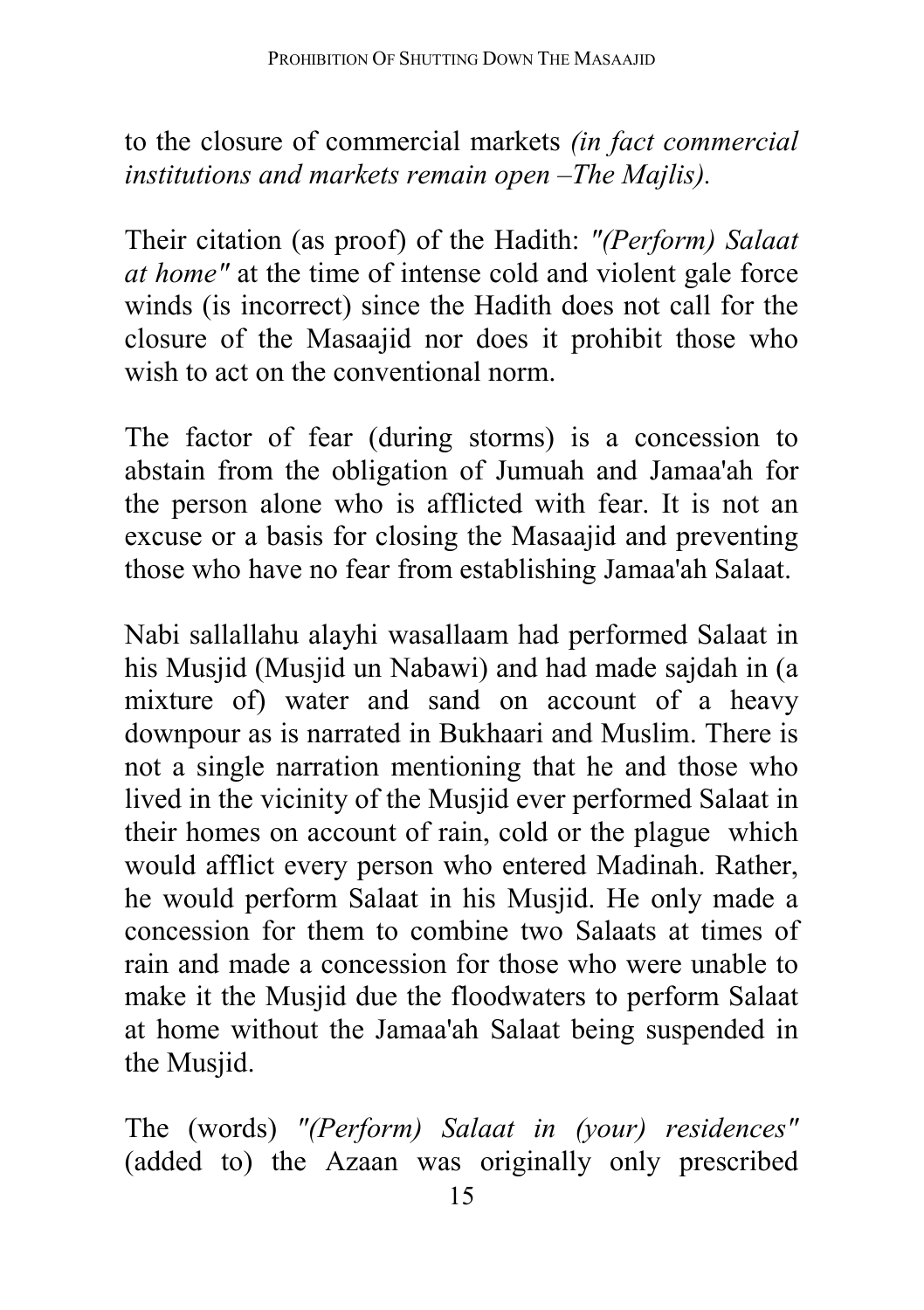during journeys. The Sahaabah (then) adopted (this practice) also when not on journey. Leave alone closing the Musjid, the (addition of the words: *"(Perform) Salaat in (your) residences"* in the Azaan) does not necessitate the suspension of Jamaa'ah Salaat and the cessation of frequenting the Musjid. It is just a concession for those whom the rain and cold make difficult their (movement to the Musjid). Hence, they will perform Salaat in their homes. Nabi sallallahu alayhi wasallaam only prescribed this (addition of the words: "(Perform) Salaat in (your) residences" in the Azaan) in (the course of) journey. He then performed Salaat with those who were with him and permitted the (rest of the) people to perform Salaat in their residences. There is no Musjid found (while) on journey (in the countryside) which will result in it being disused and closed down.

*(Residences in the context of the proclamation on a journey refer to the tents set up during a halt in the journey. There was no Musjid when this pronouncement was originally made –The Majlis)* 

It appears in Bukhaari and Muslim: Ibn Umar gave Azaan on a cold night at Dijnaan - a mountain close to Makkah thereafter he said: *"Perform Salaat in your residences."* He then informed us that Rasulullaah sallallahu alayhi wasallaam would command the Muazzin on cold or rainy nights (while) on journey to give Azaan and immediately thereafter say: *"Behold! Perform Salaat in your residences."*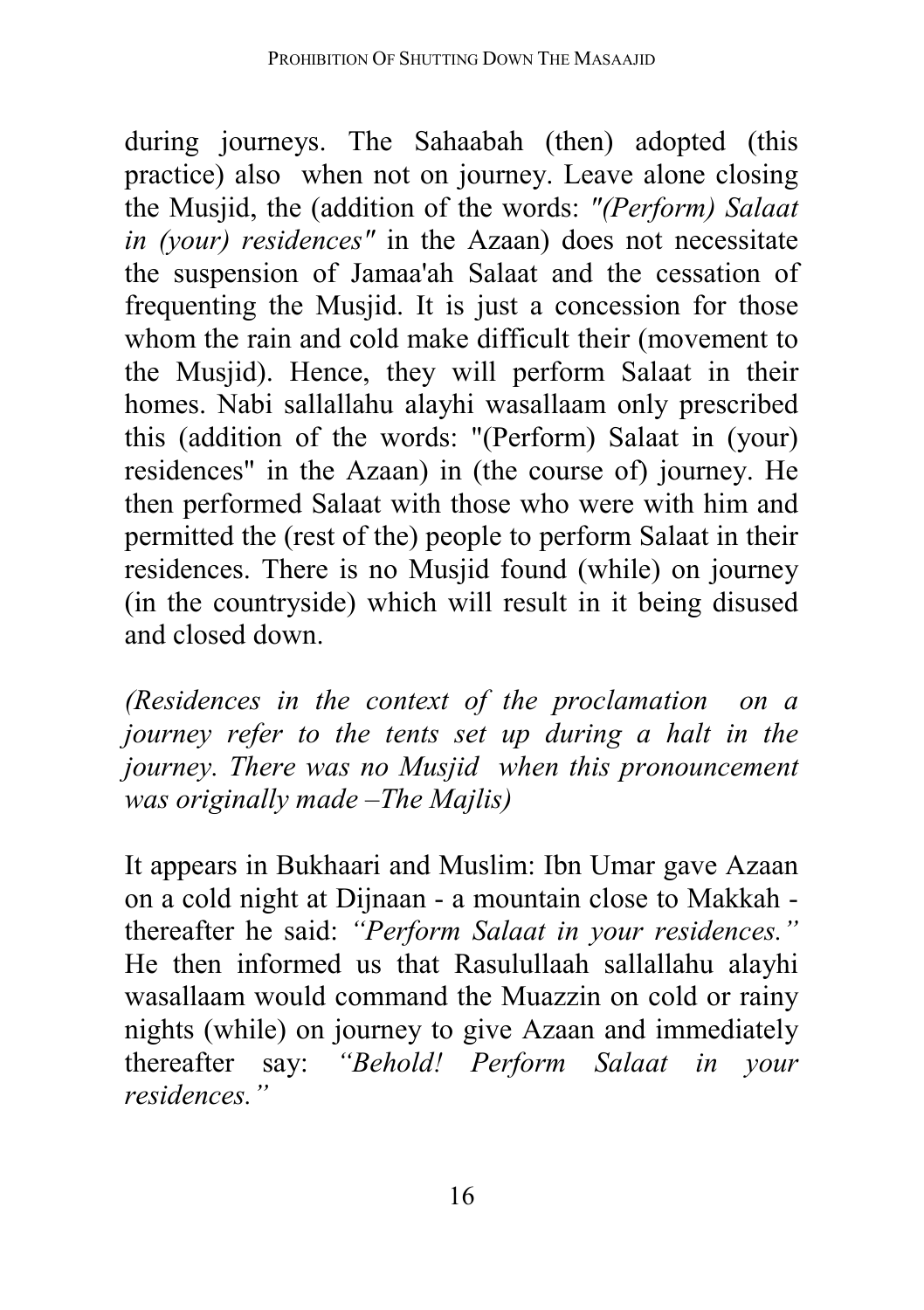And in one narration, it is mentioned: *"We observed that it was raining when we were with Rasulullaah sallallahu alayhi wasallaam at the time of (the treaty of) Hudaibiyyah. The rain did not (even) wet the lower portion of our shoes and the announcer of Nabi sallallahu alayhi wasallam called out: Perform Salaat in your residences."*

Hence, Salaat in the residences is a concession when there is a (valid) excuse and it is not the conventional norm (according to) the consensus of the Fuqaha as (attested to) in (the narration of) Jaabir in Saheeh Muslim: He said: "*We were out with Rasulullah sallallahu alayhi wasallaam on a journey and it rained. He (Nabi sallallahu alayhi wasallaam) said: "Whoever wishes, may perform his Salaat in his residence".* 

The statement of Nabi sallallahu alayhi wasallaam: *"Whoever wishes, may perform his Salaat in his residence"* is a concession and is not the conventional norm. Thus, attending the Jamaa'ah in the Musjid and performing Salaat with the Imaam, are indisputably more virtuous. Hence, those who prevent people from attending the Jamaa'ah most certainly fall within the purview of the generality *(Umoom)* of the Ayat: *"Who is more oppressive than the one who prevents (others) from the Masaajid of Allah",* i.e. there is no one more ungrateful and more rebellious than such persons.

Ibn Hajar has replied to the (apparent) contradiction of the Muazzin's statement: *"Come for Salaat (to the Musjid)"*  and his statement: *"Perform Salaat in (your) residences"*.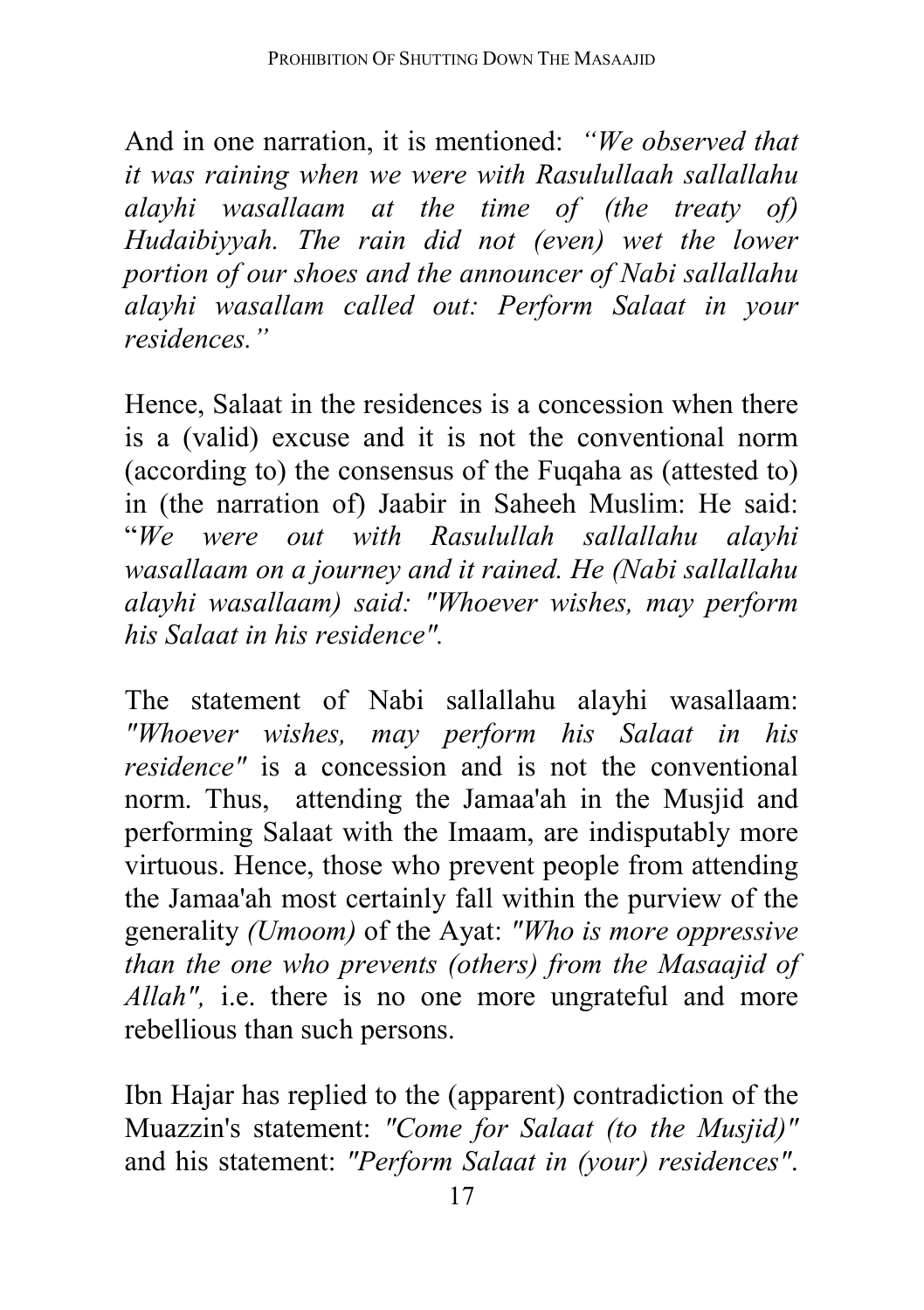He states in *Al Fath* - 2/113- "Without being cornered by what was mentioned, it is possible to reconcile between both (apparently contradictory statements) by (replying) that the purport of *"(Perform) Salaat in (your) residences"*  is a concession for whoever wishes to adopt the concession and the purport of *"Come for Salaat"* is encouragement for those who intend to secure the complete virtue even though they have to bear some difficulty. The Hadith of Jaabir in Muslim corroborates this. He (Jaabir) said: *"We came out with Rasulullaah sallallahu alayhi wasallaam on a journey and it rained. Nabi sallallahu alayhi wasallaam thus said: 'Whoever of you wishes may perform his Salaat in his residence."*

Thus, citing the Ahaadith of performing Salaat in the residences which is an anomaly to (bolster the case of) closing every Musjid in the entire Arab world - (with the) suspension of the Jumua'h and Jamaa'ah, with the closure going on for two months, even in the towns, cities and countries wherein the plague is non- existent, is from the handiwork of Shaitaan and his gang and the fitnah of Dajjaal and his followers even though they may be dressed in the garb of the people of Islam and they may display the features of Islamic knowledge and Imaan.

The continual practice of the Muslims was to always hasten to the Musjid to make Dua and Istighfaar as per the Sunnat when a plague broke out. There is absolutely no mention of even one of the Aimmah who had given a fatwa for the closure of the Masaajid and restraining people from the Masaajid out of fear of the plague!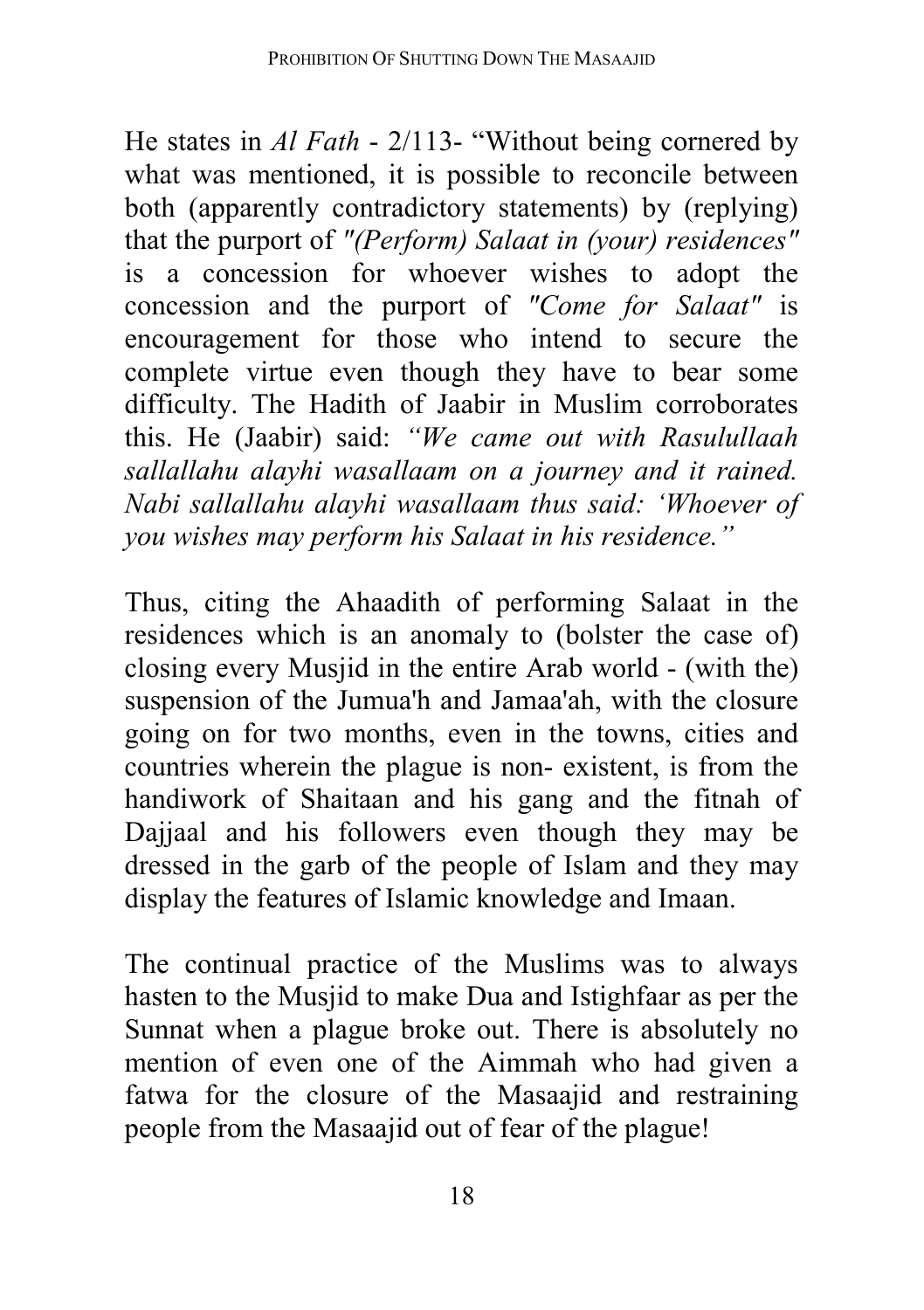The Hanafi Mazhab has cited as proof the generality of the Hadith: When you see/ experience some unrest/ anxiety, then hasten to (perform) Salaat. (The author of *Ar Raddul Muhtaar)* said in the footnotes of *Ad Durrul Mukhtaar: "Unrest/ anxiety": i.e. an overwhelming fear for the enemy. "Included in it is making Dua for the ending of the plague"*: He (the author) intended (performing) Salaat in order to make Dua (thereafter) by the word Dua. (The author) said in *An Nahr*: *"When they gather (in the Musjid), each one will perform two Rakaats Salaat (individually) intending (to seek aid in supplicating) for the ending of the plague with (those) two Rakaats.* (The basis for these two Rakaats is) the statement of Nabi sallallahu alayhi wasallaam: When you see / experience some unrest/ anxiety, then hasten to (perform) Salaat.

The objectives of the Shariah are attained not by curbing the laws of the Shariah, but by establishing and fulfilling the laws. There is no one who is more knowledgeable than Rasulullaah sallallahu alayhi wasallaam regarding Allah, and His objectives. There were plagues in the era of Nabi sallallahu alayhi wasallaam (yet, despite this), he did not proscribe the Muslims from (performing) Jumuah and Jamaa'ah, nor did he close the Musjid due to fear of contagion. Rather, he (emphatically) stated: *"There is no contagion" and he commanded: "When a plague breaks out in an area and you are in that area then, do not leave it".* 

The fatwa of proscribing (people from going to the Masaajid) was based on the principle of "closing the door (to future fitnah)". The (correct) purport (of this principle)